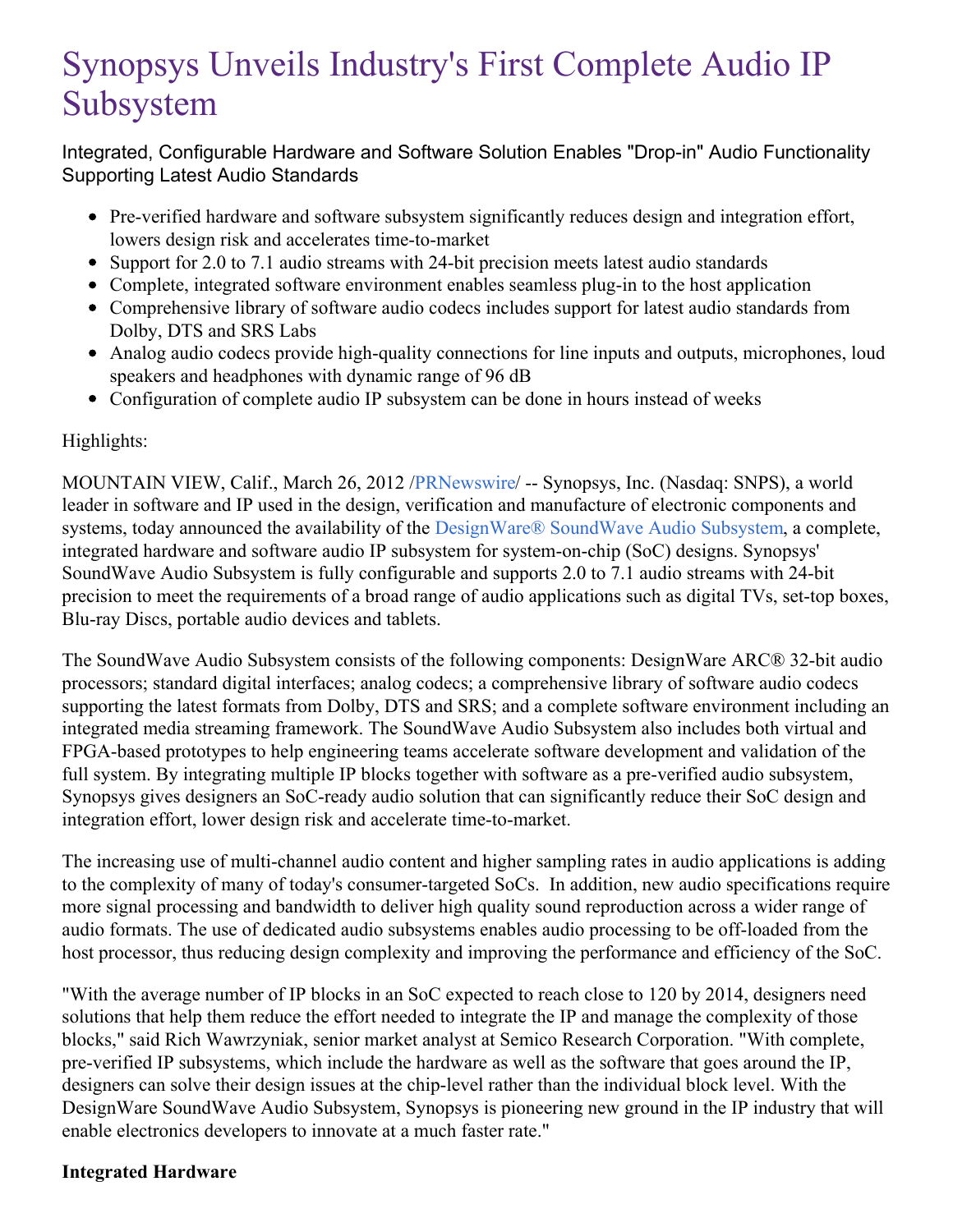The SoundWave Audio Subsystem features the choice of an ARC single or dual-core power-efficient 32-bit audio processor optimized for processing multiple high-definition, multi-channel audio streams in parallel. The subsystem includes digital I2S and S/PDIF interfaces for off-chip audio connections as well as highbandwidth on-chip connections to interfaces like HDMI. ARM® AMBA® 3 AXI™/AHB protocol system interfaces ease integration into the SoC infrastructure. Analog audio codecs provide high-quality audio connections for line inputs and outputs, microphones, loud speakers and headphones. An easy-to-use configuration tool allows designers to quickly select options such as number of channels and number of audio interfaces, enabling a complete audio subsystem to be configured in hours instead of weeks if done manually. Synopsys also offers SoC integration services to help customers integrate the subsystem into their chip or customize it to meet their unique application requirements.

## **Dedicated Software**

The SoundWave Audio Subsystem offers a complete, ready-to-use software environment including audio codecs that support the latest multi-channel audio formats from Dolby Laboratories (e.g., Dolby Digital Plus and TrueHD), DTS (e.g., DTS HD Master Audio), SRS Labs (e.g., TruSurround HD4 and TruVolume) and Microsoft (e.g., WMA 10 Pro), as well as popular open source formats like Ogg Vorbis and FLAC. The SoundWave Audio Subsystem's integrated media streaming framework embeds decoders, encoders and audio post-processing functions such as volume control, equalization and surround balance. The framework allows software codecs and post-processing software to be easily instantiated into the subsystem. Audio plug-ins based on the industry-standard GStreamer multimedia software enable developers to quickly integrate audio subsystem software into their host application software.

## **Virtual and Hardware Prototypes**

Developers of software-rich electronic devices, particularly those targeted at the mobile and consumer markets, must address not only the escalating amount of software content in their designs, but also the challenge of developing the software and integrating it with the hardware. To ease the software development effort, a Synopsys Virtualizer™-based virtual prototype of the SoundWave Audio Subsystem enables early integration of the audio software stack with the application software, months before silicon becomes available. The audio subsystem's HAPS® FPGA-based prototyping solution enables immediate software development and provides a scalable platform for rapid full system integration and validation.

"As designers evolve their methodologies to cope with the growing complexity of SoC designs, IP deliverables must also evolve," said John Koeter, vice president of marketing for IP and systems at Synopsys. "The best mix of hardware and software is needed to help designers meet the performance, cost, power and schedule requirements of their designs. The DesignWare SoundWave Audio Subsystem enables designers to significantly shorten their time from concept to implementation by providing a complete end-toend audio subsystem that has been pre-validated and is system-ready."

#### **Availability**

The DesignWare Audio Subsystem is available now for early adopters with general availability planned for April 2012. For more information, please visit [www.synopsys.com/audiosubsystem](http://www.synopsys.com/audiosubsystem)

#### **About DesignWare IP**

Synopsys is a leading provider of high-quality, silicon-proven IP solutions for SoC designs. The broad DesignWare IP portfolio includes complete interface IP solutions consisting of controllers, PHY and verification IP for widely used protocols, analog IP, embedded memories, logic libraries, processor cores and subsystems. To support software development and hardware/software integration of the IP, Synopsys offers drivers, transaction-level models, and prototypes for many of its IP products. Synopsys' HAPS® FPGA-Based Prototyping Solution enables validation of the IP and the SoC in the system context. Synopsys' Virtualizer virtual prototyping tool set allows developers to start the development of software for the IP or the entire SoC significantly earlier compared to traditional methods. With a robust IP development